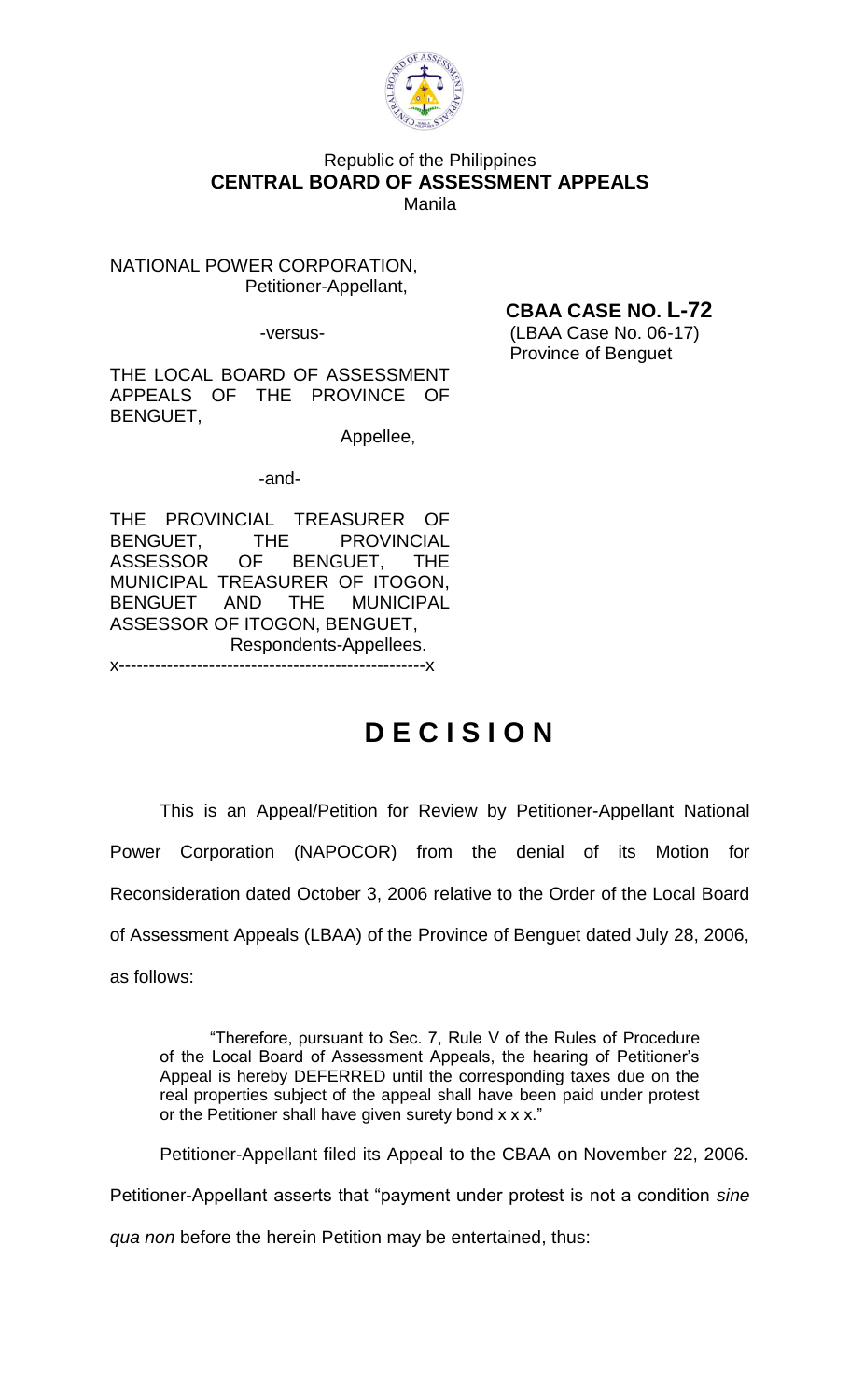"Payment of tax under protest contemplated under Sec. 252 of R.A. No. 7160 is necessary where the question is the reasonableness of the amount assessed. Hence, if a taxpayer disputes the reasonableness of the increase in a real estate tax assessment, he is required to 'first pay the tax' under protest. However, where the petitioners are questioning the very authority and power of the assessor to impose the assessment, and of the treasurer to collect the tax, these are not questions merely of amounts of the increase in the tax but attacks on the validity of any increase. (Ursal , Phil. Law on Local Government Taxation, pages 368- 369 citing Alejandro Ty vs. Trampe, et al. G.R. No. 11777 Dec. 1, 1995)"

Records disclose that Petitioner-Appellant is a government owned and controlled corporation created pursuant to Republic Act 6395 and the owner of the Binga Hydro Electric Power Plant at Itogon, Benguet.

Sometime in May 2000 the Municipal Assessor of Itogon, Benguet caused the assessment and issuance of Tax Declarations on the properties owned by Petitioner-Appellant, situated in NPC's Binga Hydro Electric Power Plant at Itogon, Benguet, viz:

| <b>Tax Declaration No.</b> | <b>Classification</b>          |
|----------------------------|--------------------------------|
| 99-006-01448               | <b>Home Economics Building</b> |
| 99-006-01457               | <b>Nursery School</b>          |
| 99-006-01458               | Elem. School Building          |
| 99-006-01505               | <b>Power House</b>             |
| 99-006-01505               | <b>Industrial Road</b>         |
| 99-006-01516(N)            | <b>High School Building</b>    |
| 99-007-02221               | Equipment/Structure            |
| 99-008-01509               | Machineries/Equipments         |

On March 17, 2006, petitioner formally received a demand letter dated February 16, 2006 from the OIC-Provincial Treasurer, Imelda I. Macanes, regarding petitioner's alleged tax delinquency in the amount of SIXTY TWO MILLION SIX HUNDRED FORTY-FIVE THOUSAND SIX HUNDRED SIXTY-EIGHT AND 80/100 PESOS (P62,645,668.80), including alleged penalties.

Petitioner-Appellant claims that the "huge assessment is due to the socalled "escape revision" which is made retroactive to 1994 up to the present, and the  $x \times x$  properties of petitioner  $x \times x$  such as the reservoir, machineries and equipments which are actually, directly and exclusively used x x x in the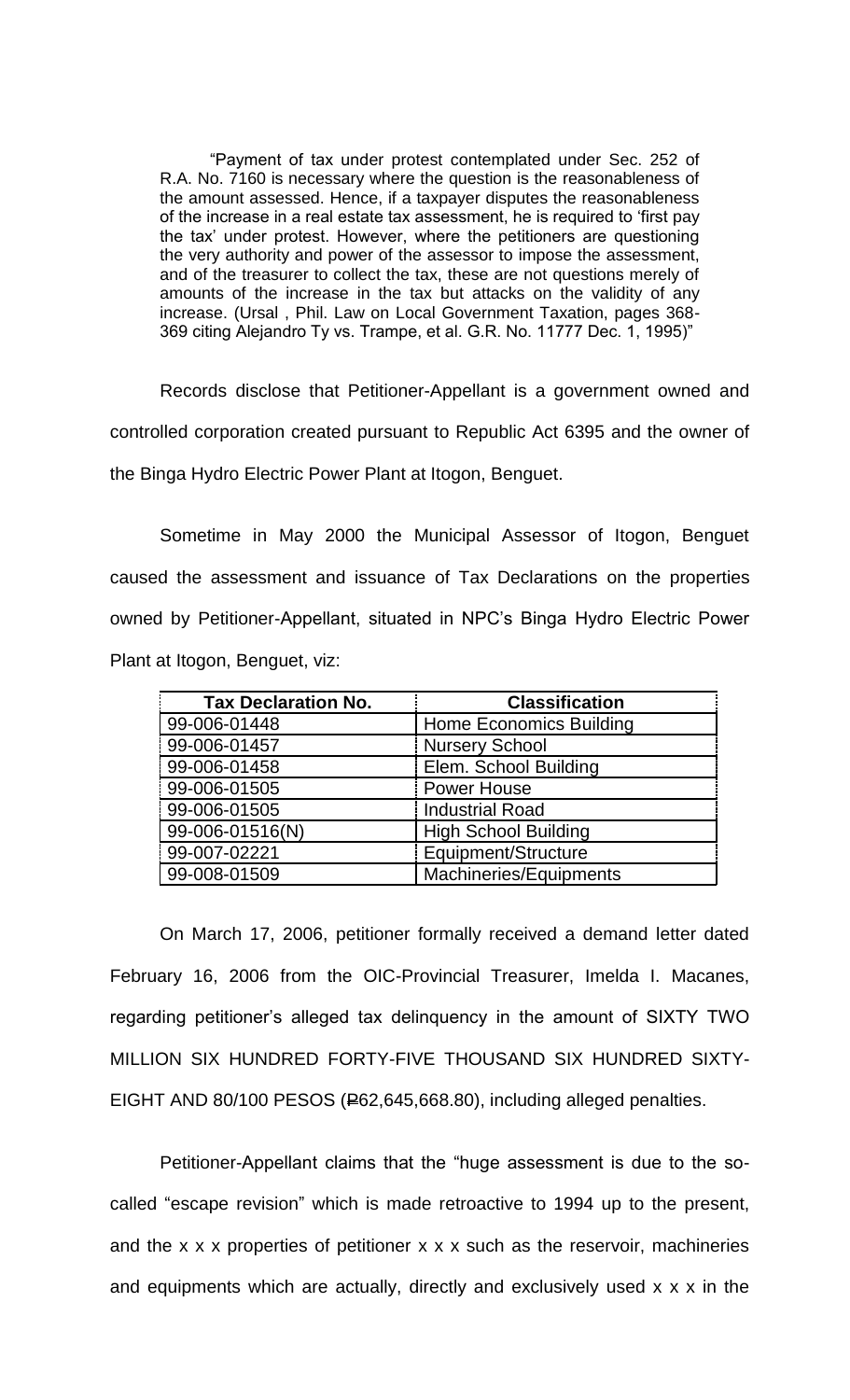generation and transmission of electricity and the school buildings are being assessed for taxation when the law clearly, categorically and unequivocally provided for their exemption."

This Board scheduled a hearing and met with the parties on January 31, 2007.

The desirability of forging a Compromise Agreement was emphasized at this Board's initial session on January 31, 2007. As the parties were amenable thereto, the same was intensely pursued.

Pursuant to R.A. 9285 of April 2, 2004, viz: "AN ACT TO INSTITUTIONALIZE THE USE OF AN ALTERNATIVE DISPUTE RESOLUTION SYSTEM IN THE PHILIPPINES AND TO ESTABLISH THE OFFICE FOR ALTERNATIVE DISPUTE RESOLUTION, AND FOR OTHER PURPOSES", Executive Order (E.O.) No. 523, signed by the President on April 7, 2006 "WHICH INSTITUTED THE USE OF ALTERNATIVE DISPUTE RESOLUTION IN THE EXECUTIVE DEPARTMENT OF GOVERNMENT", and the permeating policy of the Supreme Court on Amicable Settlement of Cases, this Board dwelt mainly on the adoption of a Compromise Agreement as it conducted its first session of the case at hand as scheduled, on January 31, 2007.

Both parties opted to abide by it and agreed to meet at the Provincial Capitol of Benguet on March 14, 2007 for the purpose.

The timetable to finalize the Compromise Agreement was set at April 18, 2007. A lot more time however, was needed for its negotiation than the envisioned April 18, 2007 schedule. This Board therefore gave the parties such amplitude of time to be able to achieve the intended Amicable Settlement.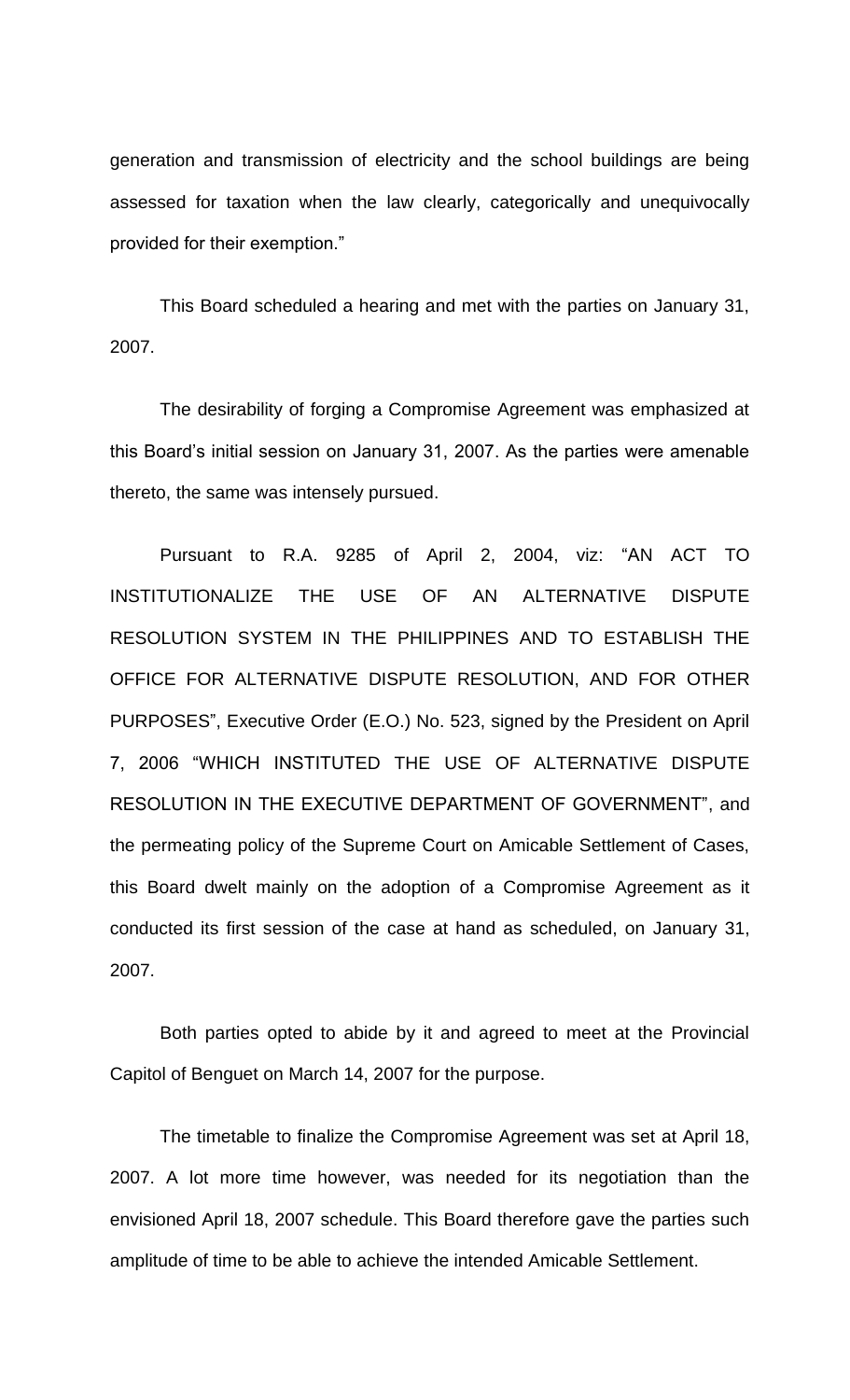In the meantime, however, that the Compromise Agreement was being negotiated, the parties endeavored to present evidence on the merit. This Board conducted an ocular inspection of petitioner-appellant's assessed premises on January 30 and 31, 2008, as requested, apropos, to meet the rest of the party, and enhance the negotiations for a Compromise Agreement. Despite our efforts, however, as shown by the Board's settings on April 3, July 3 and August 28, 2008 and the prolonged negotiations between the parties, no Compromise Agreement was reached.

On August 28, 2008, the parties were granted their request to reset the hearing on September 10, 2008. At the hearing on September 10, 2008 however, the parties manifested their intention to file their respective Memoranda and would submit the case for Resolution, signaling that the Compromise Agreement has already failed.

Petitioner-Appellant's ground (assignment of error) is as follows:

"THE LBAA COMMITTED GRAVE AND PALPABLE ERROR IN HOLDING THAT PETITIONER/APPELLANT SHOULD FIRST PAY THE TAX AS ASSESSED BEFORE THE PETITION WILL BE HEARD ON THE MERITS."

Utmost in this case is the jurisdictional issue of PRESCRIPTION. And this Board has not proceeded with it, as it was confronted with the reality of a possible Compromise Agreement.

Petitioner-Appellant maintains that it filed its appeal on time, averring that it received the assailed Resolution (the Resolution denying the Motion for Reconsideration) on October 17, 2006 so that thirty (30) days from October 17,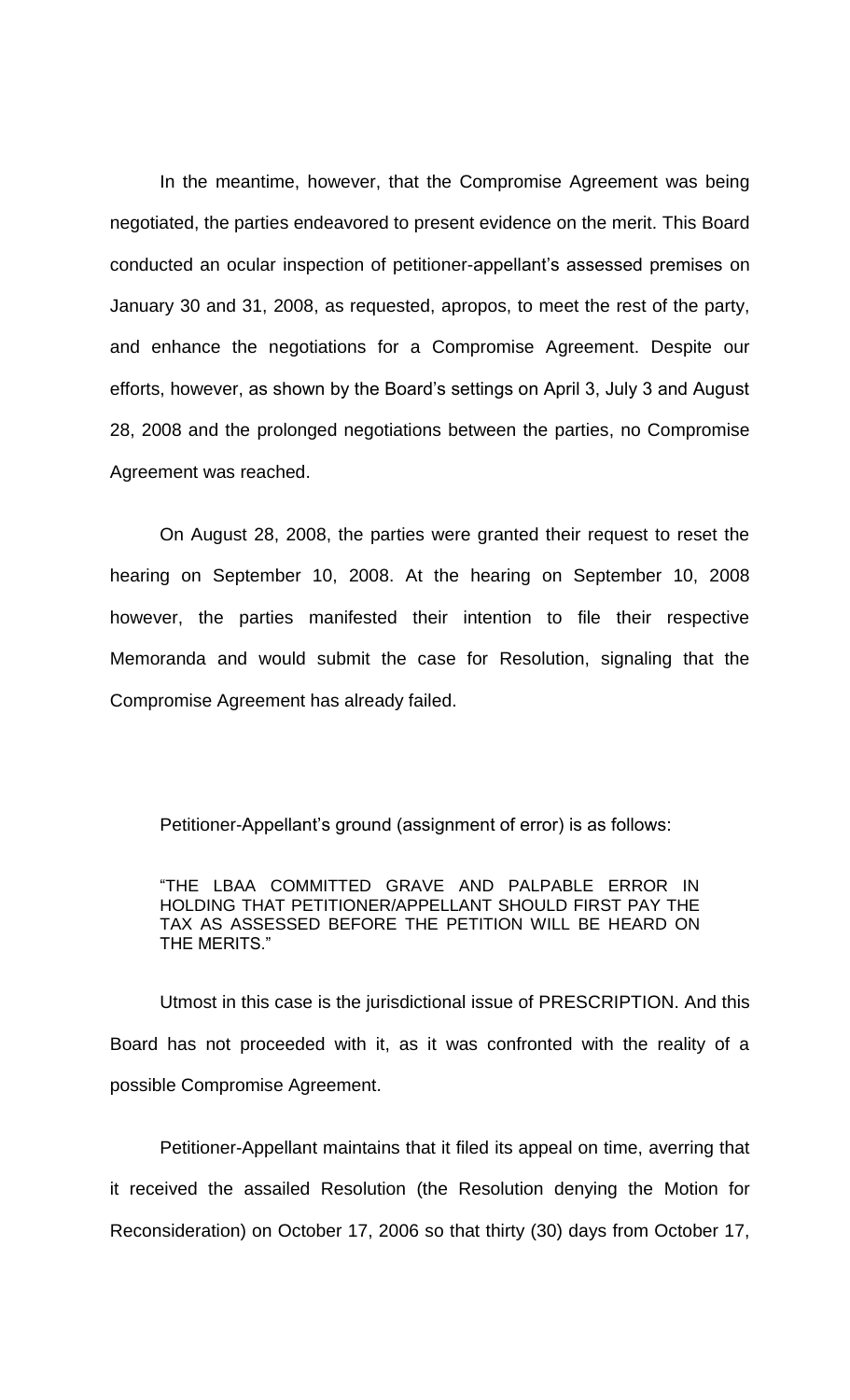2006, within which to file its appeal with the CBAA is or should be on or before November 16, 2006.

Petitioner-Appellant cited Section 229(c) of R.A. 7160 on the timeliness of its appeal. The provision reads:

"Sec. 229. Action by the Local Board of Assessment Appeals. –

(c) x x x. The owner of the property or the person having legal interest therein or the assessor who is not satisfied with the decision of the Board may, within thirty (30) days after receipt of the decision of said Board, appeal to the Central Board of Assessment Appeals, as herein provided. The decision of the Central Board shall be final and executory."

Petitioner-Appellant failed to realize that the period of prescription starts from receipt of the Order of the LBAA which deferred the hearing on the petitioner-appellant's Petition. By its own admission, said Order was "received by petitioner on August 9, 2006,"hence the period of appeal to the CBAA should have prescribed thirty (30) days thereafter, or to be exact, on September 8, 2006.

The provision does not require petitioner-appellant to file a Motion for Reconsideration. But if it does, it files the same at its own risk as the Motion for Reconsideration does not stay the period of prescription.

To repeat therefore, Petitioner-Appellant has thirty (30) days from August 9, 2006 or not later than September 8, 2006 within which to appeal to the Central Board of Assessment Appeals (CBAA). Clearly timeliness has been considerably breached when the herein Appeal reached this Board on November 22, 2006, seventy-five (75) days, way beyond the September 8, 2006 deadline.

**IN VIEW THEREOF**, the instant appeal is hereby dismissed for having been filed out of time. Petitioner-Appellant is advised to proceed under Section